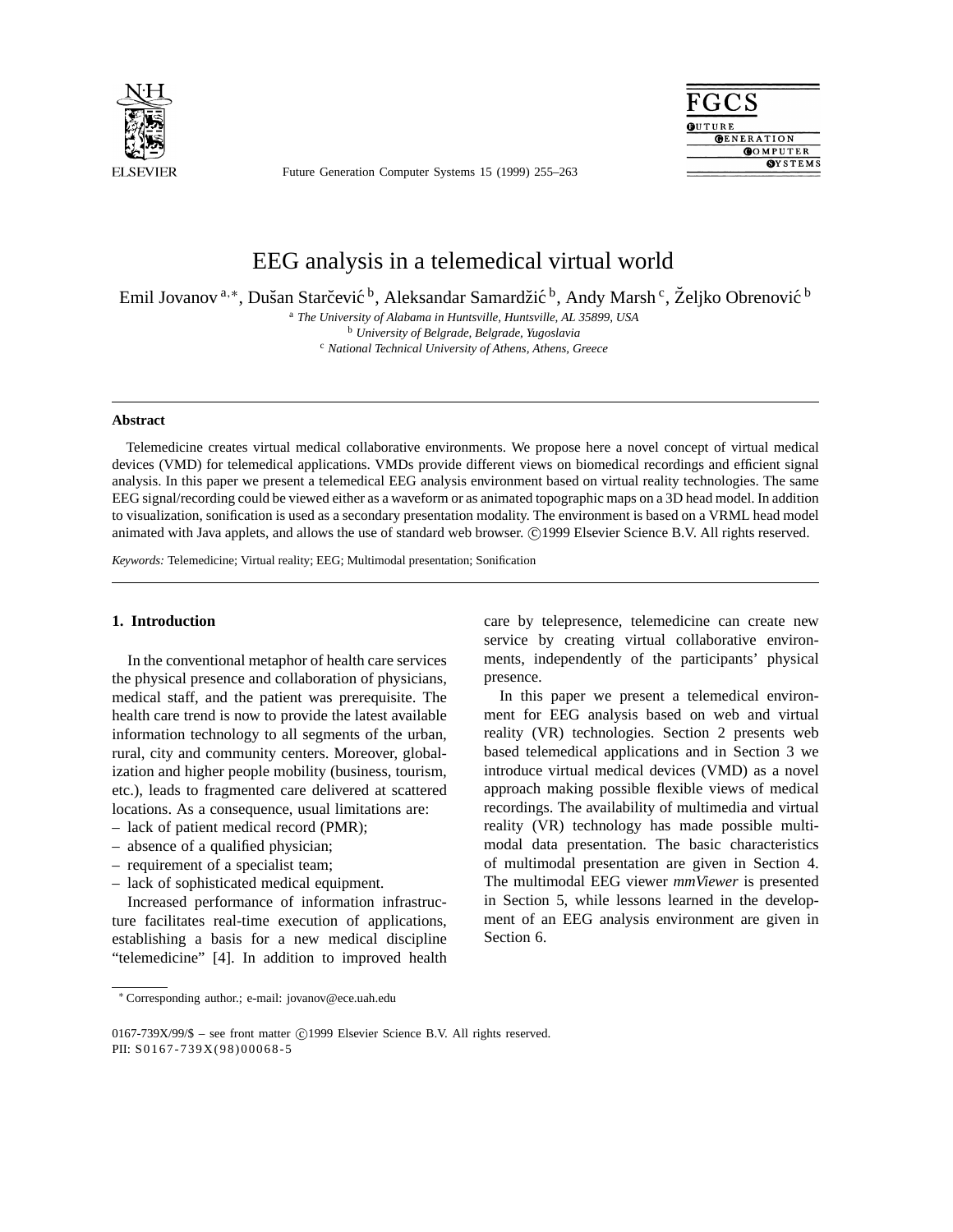

Fig. 1. Web based virtual medical world.

# **2. Telemedical applications in Internet environment**

Telemedicine significantly changes storage, retrieval, and use of biomedical information in medical information systems. The evolution of medical information systems is greatly influenced by the capabilities and price/performance ratio of novel information technology. The internet and world wide web (WWW) as a global information infrastructure offers a low cost environment for telemedical applications [17]. It seems that at the present state of technology, web based medical applications represent a natural way of creating interactive collaborative environments, namely a virtual medical world (VMW), as depicted in Fig. 1.

Telemedicine creates virtual environment for collaboration between multiple physicians, medical staff and the patient, independently of their physical presence [13]. Therefore, high-quality medical services become available for distant patients and urgent cases. As an example of an existing telemedical environment for EEG analysis *teleEEG* is developed at the University of Calabria. This system gives the possibility to manage local patient database, including EEG data files. It is based on point-to-point communication using a standard telephone line [21].

Web based medical information systems should initiate and maintain virtual medical worlds ad hoc on specific participant request. They must allow maximum flexibility for data acquisition and exploration. In our environment, EEG data acquisition is performed on the patient side. The data are then transferred and archived by data using a web infrastructure, into the patient medical record. We propose the use of standard data formats, such as ASTM for EEG.<sup>1</sup> Physician



Fig. 2. Standard waveform view on EEG signal as default VMD.

could then examine EEG data either on-line, in realtime during recording, or the off-line from archive. Finally, they could add their findings to the patient medical record.

#### **3. Virtual medical devices**

Diagnostic procedures often require different views of the same data set or medical recording. Therefore physicians should be able to choose the appropriate view they require, or easily change different views during analysis. We propose to perform an examination of the raw or derived data by using a set of virtual medical devices (VMD). Each VMD provides a specific view of the same record. As an example, during EEG analysis an electroencephalographer could choose a standard waveform to view the analyzed temporal changes, as given in Fig. 2. In addition, animated topographic maps on a 3D head model presented in Fig. 3 could be used to trace spatio-temporal changes of brain electrical activity. Although based on the same EEG record, they provide the flexibility of different views within the same diagnostic procedure.

A VMD has spatially distributed functions: I/O at patient side, processing (possible on all three sites), and presentation at the physician side. The physician could examine the same medical record (raw data) using different virtual medical devices, even simultaneously.

Our proposed approach is integrated into the web based medical information system *DIMEDAS* [16]. For each EEG recording in the patient medical record

<sup>1</sup> ASTM E1467-94 Standard Specification for Transferring Digital Neurophysiological Data Between Independent Computer Systems, American Society for Testing and Materials (ASTM).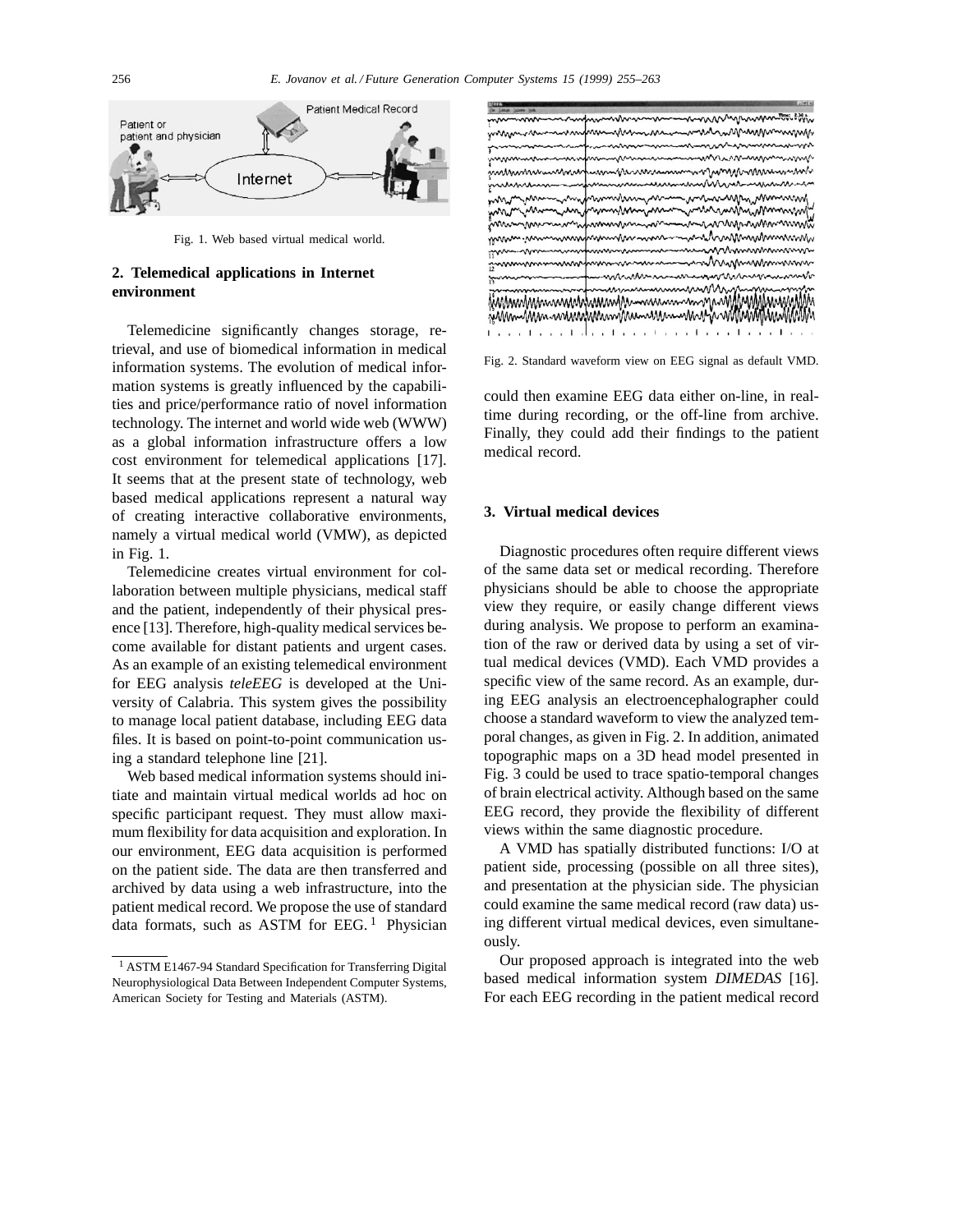

Fig. 3. *mmViewer* as VMD for animated topographic map presentation.

available VMD icons are displayed, as presented in Fig. 4. During an analysis an appropriate VMD is invoked by simply clicking on the chosen VMD icon associated with the selected recording.

## **4. Multimodal presentation**

Multimodal presentation significantly improves quality of a VR environment. Bernsen proposes the model of human–computer interface with physical, input/output and internal computer representation layers [2]. A two-step transformation process is required for human–computer interaction. For the input those steps are *abstraction* and *interpretation*, and for the output they are *representation* and *rendering*.

Technology and tools for multimodal presentation are commercially available due to the progress of multimedia and VR hardware and software. However, multimedia and VR technology applied in humancomputer interface does not guarantee successful presentation.

Conventional applications use unimodal presentation minimizing the use of resources to mediate the information. Simultaneous presentation of the same information in different modalities seems like a loss of resources. However, our natural perception is based on redundancy. Redundancy of human–computer interface should be realized using multimodal presentation. The main issue in the design of multimodal presentation is the level of redundancy. A low level of redundancy increases cognitive workload, while a high redundancy irritates the user. There is an appropriate measure of multimodal redundancy for a given application.

# *4.1. Visualization of brain electrical activity*

Visualization provides significant support for understanding of complex processes. Possible insights into brain functions could be facilitated using visualization of brain electro-magnetic activity, observing either its electric component recorded on the scalp (EEG) or magnetic field in the vicinity of the head (MEG). In addition to EEG, that has been routinely used as a diagnostic tool, MEG is used to complete the picture of underlying processes. This is due to the fact that the head is almost transparent for magnetic fields, while its inhomogeneities (caused by liquor, skull, and skin) considerably influence EEG recordings.

Topographic maps of different parameters of brain electrical activity have been commonly used in research and clinical practice to represent spatial distribution of activity [6]. First applications used topographic maps representing the activity on 2D scalp projections from the top view. EEG brain topography is gradually becoming a clinical tool. Its main indication is to facilitate determination of brain tumors, focal diseases of the brain (including epilepsy, cerebrovascular disorders and traumas), disturbances of consciousness and vigilance, such as narcolepsy, intraoperative monitoring of brain function, etc. It is a valuable tool in neuropsychopharmacology estimating effects of drugs acting on the nervous system (hypnotic, psychoactive drugs, antiepileptics, etc.). In psychiatry, EEG brain topography has been used to identify biological traits of certain disorders such as depression and schizophrenia, early onset of Alzheimer disease, hyperactivity with or without attention deficit disorders in children, autism, etc. [6,15].

Recent advances in computer graphics and increased processing power provided the means of implementing 3D topographic maps with real-time animation. 3D visualization resolves one of the most important problems in topographic mapping – mapping distortion when projecting the scalp surface onto the plane. Other issues of topographic mapping are:

- interpolation methods;
- number and location of electrodes;
- score to color mapping.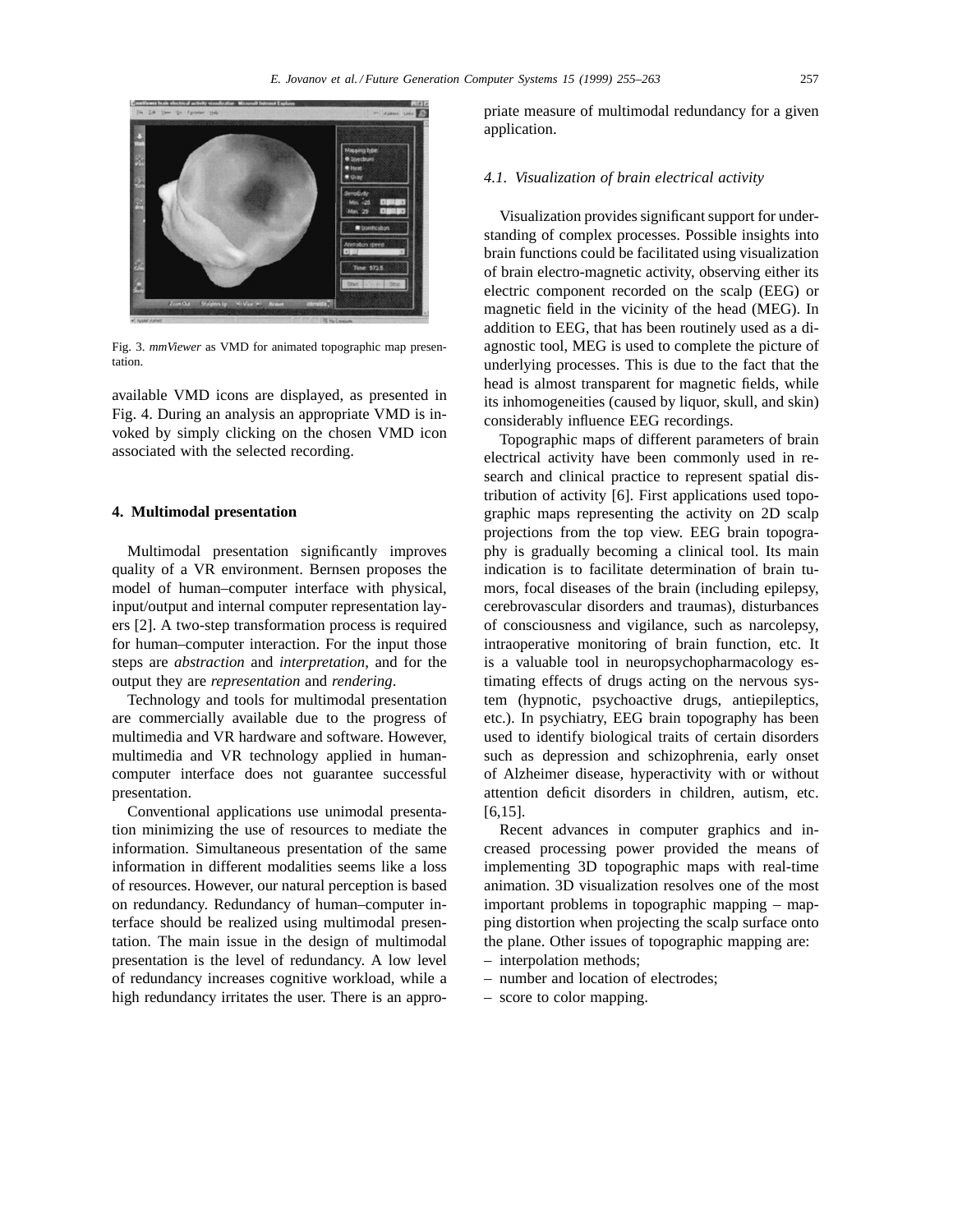

Fig. 4. EEG VMDs in *DIMEDAS* information system; two VMDs are associated with every EEG recording.

While in CT and PET images every pixel represents actual data values, brain topographic maps contain only values observed on electrode positions. Consequently, all the other points must be spatially interpolated using known score values measured on electrode positions. Therefore, higher number of electrodes makes more reliable topographic mapping possible. Electrode positions are usually predefined (like international 10–20 standard), although for some experiments custom electrode settings could be used to increase spatial resolution over certain brain regions. Finally, for color representation of data values different types of color LUT might be utilized. The most frequently used are spectrum (using colors of visible spectrum, from blue to red, as represented in Fig. 3) and heat (from black through yellow to white) [6].

Isochronous representation of observed processes preserves genuine process dynamics, and facilitates perception of intrinsic spatio-temporal patterns of brain electrical activity. However, animation speed depends on perceptual and computational issues. Commercially available computer platforms can reach animation rate in the order of tens of frames per second, depending on image size and score calculation complexity [20]. Although usually animation rate is

25 frames/s, actual rate must be matched with information processing capabilities of human observer. Otherwise, problems such as temporal summation and visual masking may arise. Both effects occur if the frame rate is too high, when details on adjacent maps interfere creating false percepts.

The most important computational issues for realtime visualization are complexity of score calculations, image size and animation rate. The careful design of our system provides full advantage of a multiprocessing distributed environment and real-time visualization [20].

#### *4.2. Sonification*

In addition to visualization, sonification is a second important presentation modality. Therefore we supported sonification in our environment. Relationship between visualization and sonification is itself a complex design problem, due to the nature of the cognitive information processing. Efficiency of sonification, as acoustic presentation modality, depends on other presentation modalities. The most important advantages of acoustic data presentation are [14]: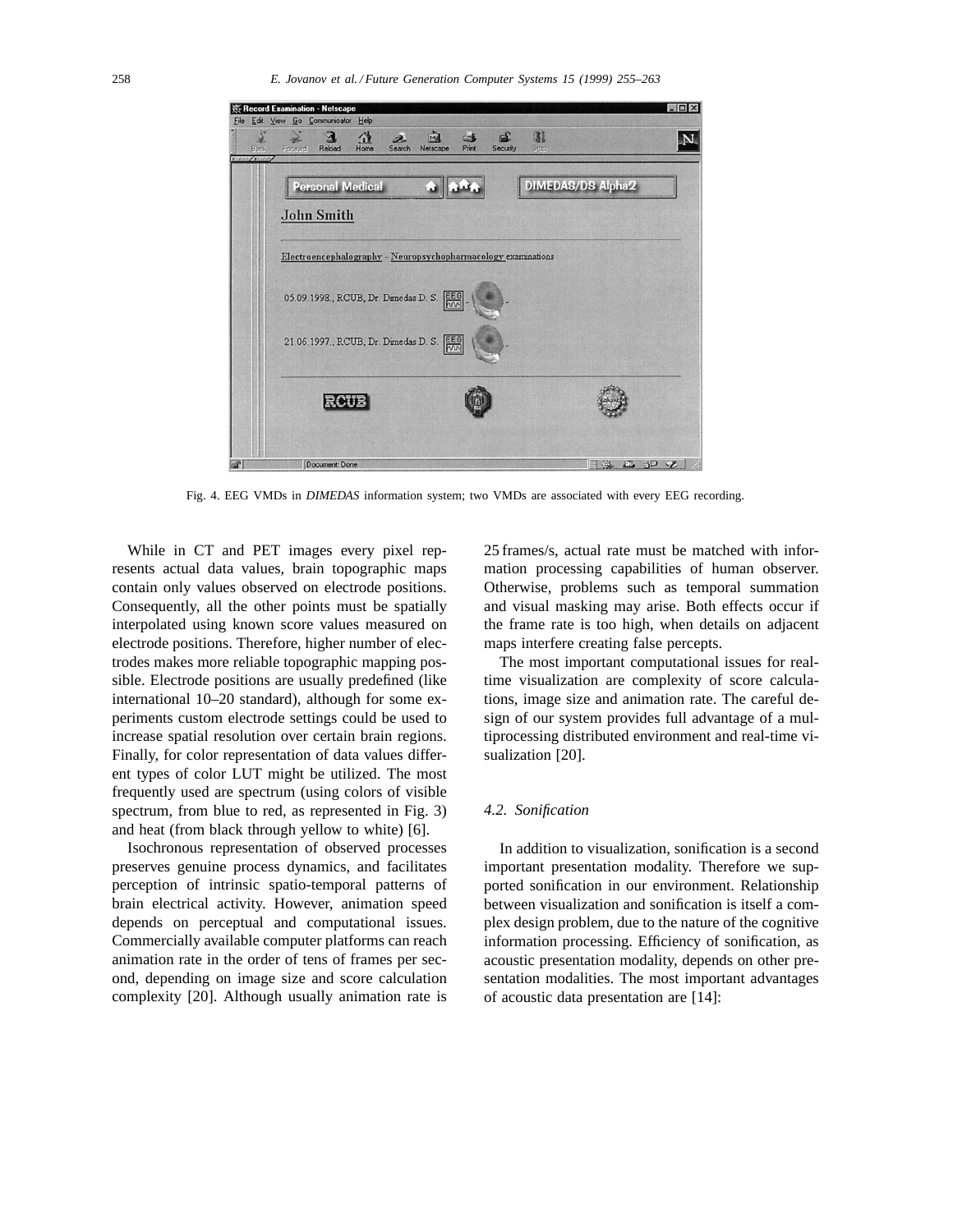- faster processing than visual presentation;
- easier to focus and localize attention in space (appropriate for sound alarms);
- good temporal resolution (almost an order of magnitude better than visual);
- additional information channel, releasing visual sense for other tasks;
- possibility to present multiple data streams. Disadvantages of acoustic rendering are:
- difficult perception of precise quantities and absolute values;
- limited spatial resolution;
- some sound parameters are not independent (pitch depends on loudness);
- interference with other sound sources (like speech);
- absence of persistence;
- dependent on individual user perception;

It could be seen that some characteristics of visual and acoustic perception are complementary. Therefore, sonification naturally extends visualization. The system must provide the ability to extract the relevant diagnostic information features. The most important sound characteristics affected by sonification are:

- *Pitch* is the subjective perception of frequency. For pure tones it is basic frequency, and for sounds it is determined by the mean of all frequencies weighted by intensity.
- *Timbre* is characteristic of instrument generating sounds that distinguishes it from other sounds of the same pitch and volume. The same tone played on different instruments will be perceived differently. It could be used to represent multiple data streams using different instruments.
- *Loudness* or subjective volume is proportional to physical sound intensity.
- *Location* of sound source may represent information spatially. Simple presentation modality may use *Balance* of stereo sound to convey information.

Early sonification applications have been mostly using so-called "orchestra paradigm", where every data stream has assigned its instrument (flute, violin, etc.). Notes of different pitch then represent data values. The main advantage of this approach is the possibility to apply standard MIDI support, using system application programming interface (API). Unfortunately, this proposed approach often leads itself to cacophony of dissonant sounds.

An audio channel could be also used as feedback for positional control, which could be a significant aid for

surgeons in the operating room. Just as musicians use aural feedback to position their hands, surgeons could position instruments according to a pre-planned trajectory, pre-placed tags or cues, or anatomical models. In a DARPA financed project CASI develops a training surgical simulator. Multiple parallel voices provide independent channels of positional information, used as a feedback during simulation or operation [23].

Sonification of EEG sequences has been applied previously to detect short-time synchronization during cognitive events and perception [18]. Each electrode is assigned a different MIDI instrument, and EEG synchronization is perceived as synchronous play during data sonification. We applied sonification as a modulation of a natural sound pattern in addition to visualization to reduce user information overload.

#### **5. Multimodal viewer –** *mmViewer*

The progress and availability of multimedia and virtual reality (VR) technology has made possible perceptual data presentation [1,3,8,9]. Techniques developed in virtual reality facilitate multiple data stream presentation and navigation through huge data sets. New immersive environments are particularly appropriate to improve insight into complex biomedical phenomena, which are naturally multidimensional. In an extension to visualization, which gives predominantly spatial distribution, acoustic rendering may improve temporal cues.

Our first visualization prototype was developed in Visual  $C++$  for Windows 95/NT operating system [19]. The environment was developed to test the user interface and the most important perceptual features of visualization like animation control and speed, evaluation of scores, color mapping (look up tables), background properties, scene lighting, and model evaluation.

The second version was developed for a telemedical environment. We decided to base our VMDs on the virtual reality modeling language (VRML). The VRML is a simple language for describing 3D shapes and an interactive environment [7,22]. VRML is also intended to be universal interchange format for integrated 3D graphics and multimedia. VRML browsers, as well as authoring tools for the creation of VRML files, are widely available for many different platforms.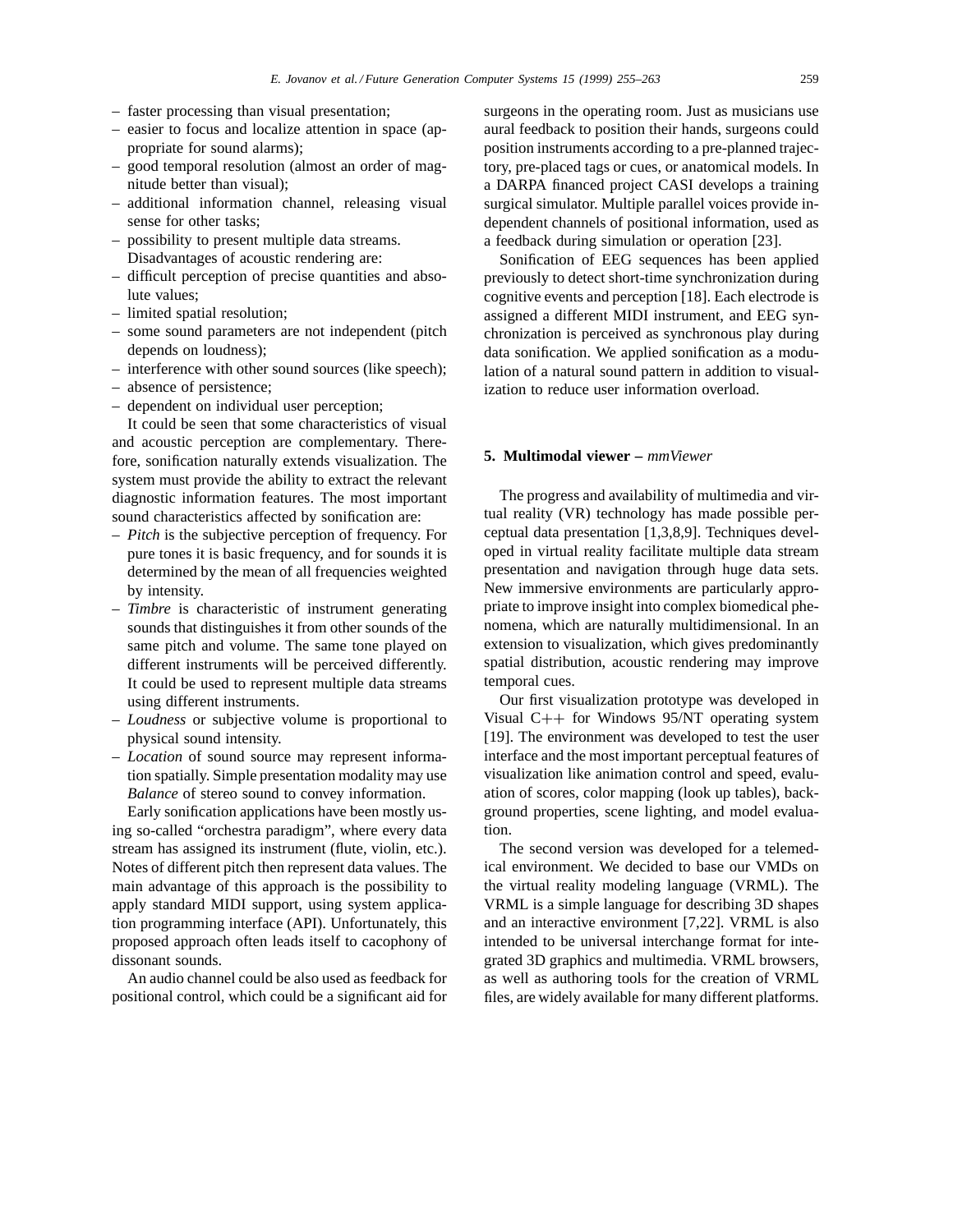Therefore we have chosen VRML as our widely accepted platform for internet based information systems. In our system a VRML world is controlled by Java applets.

We developed the multimodal viewer *mmViewer* as a general-purpose environment for EEG analysis. The brain electrical activity is represented using animated topographic maps projected onto a 3D head model. Visualization could be synchronized with data sonification of the EEG data. Sonification is implemented by modulation of natural sound patterns to reflect certain features of processed data, and create pleasant acoustic environment. This feature is particularly important for prolonged system use.

#### *5.1. System organization*

The system consists of three parallel execution threads: *data acquisition, data processing*, and *data presentation*, which could be executed in parallel on different processors. Even in a single processor system, data acquisition is usually supervised by an intelligent controller on the A/D board, score calculation could be performed by an add-on DSP processor, while the graphics coprocessor can handle visualization tasks.

The EEG data could be fed either on-line from the A/D converter board or off-line from the archive file. We implemented the input filter for the EEG data format generated by *RHYTHM 8.0* (Stellate Systems), and now we are implementing standard ASTM EEG data format (see footnote 1). The VRML based *mmViewer* is developed for distributed web based information systems. The only requirement on the target machine is that the web browser will support VRML. The user interface of mmViewer is shown in Fig. 3. The basic system architecture is presented in Fig. 5.

Each execution thread is represented by a separate block in Fig. 5, while *user control block* represents central logical control of the system. The data acquisition block abstracts input data whether they come from input sensors or from a disk file to a temporal coherent data stream. The EEG data chunks are passed from the data acquisition to the *data source script* in the data processing block. The *data source script* routes the data to the VRML adapter block. The VRML adapter block is divided into the *visualization script* and the *sonification script*. The *visualization*

*script* handles transformation of scores to visual presentation data, whilst the *sonification script* handles transformation to audio presentation data. The mapping process is under control of the *mapping script*. The mapping parameters are set through the user controls: *data source control, clock control, visualization control, sonification control* and *animation control* in *user control* block. These commands are routed through the mapping script to the appropriate adapter script. The visual and audio presentation is provided by corresponding parts of the standard VRML viewer. The head model is given through the IndexedFace-Set node where the mapping is accomplished through the changing vertex colors. The visualization implementation issues could be found in [20], here we will discuss only the sonification issues.

The VRML specification allows for the creation of virtual worlds with spatialized, 3D localized audio sources to achieve the sense of immersion and realism in a virtual environment. Perception of the sound source position is implemented using head-related transfer function (HRTF) algorithms [1,22]. Sonification is supported by the standard VRML nodes *Sound* and *AudioClip* [22]. The sound pattern is stored in the predefined audio file, and then modulated during animation. The Sound node specifies the spatial presentation of a sound source in a VRML scene as follows:

```
Sound{
exposedField SFVec3f direction 001 # (-,)
exposedField SFFloat intensity 1 # [0,1]
exposedField SFVec3f location 0 0 0 # (-,)
exposedField SFFloat maxBack 10 # [0,)
exposedField SFFloat maxFront 10 # [0,)
exposedField SFFloat minBack 1 # [0,)
exposedField SFFloat minFront 1 # [0,)
exposedField SFFloat priority 0 # [0,1]
exposedField SFNode source NULL
field SFBool spatialize TRUE
}
```
The sound is located at a point in the local coordinate system and emits the sound in an elliptical pattern. Two ellipsoids are defined with *minFront, min-Back, maxFront*, and *maxBack* parameters. The ellipsoids are oriented in a direction specified by the *direction* field. The shape of the ellipsoids may be modified to provide more or less directional focus from the location of the sound.

The *source* field specifies the sound source for the Sound node. If the source field is not specified, the Sound node will not emit audio. The source field shall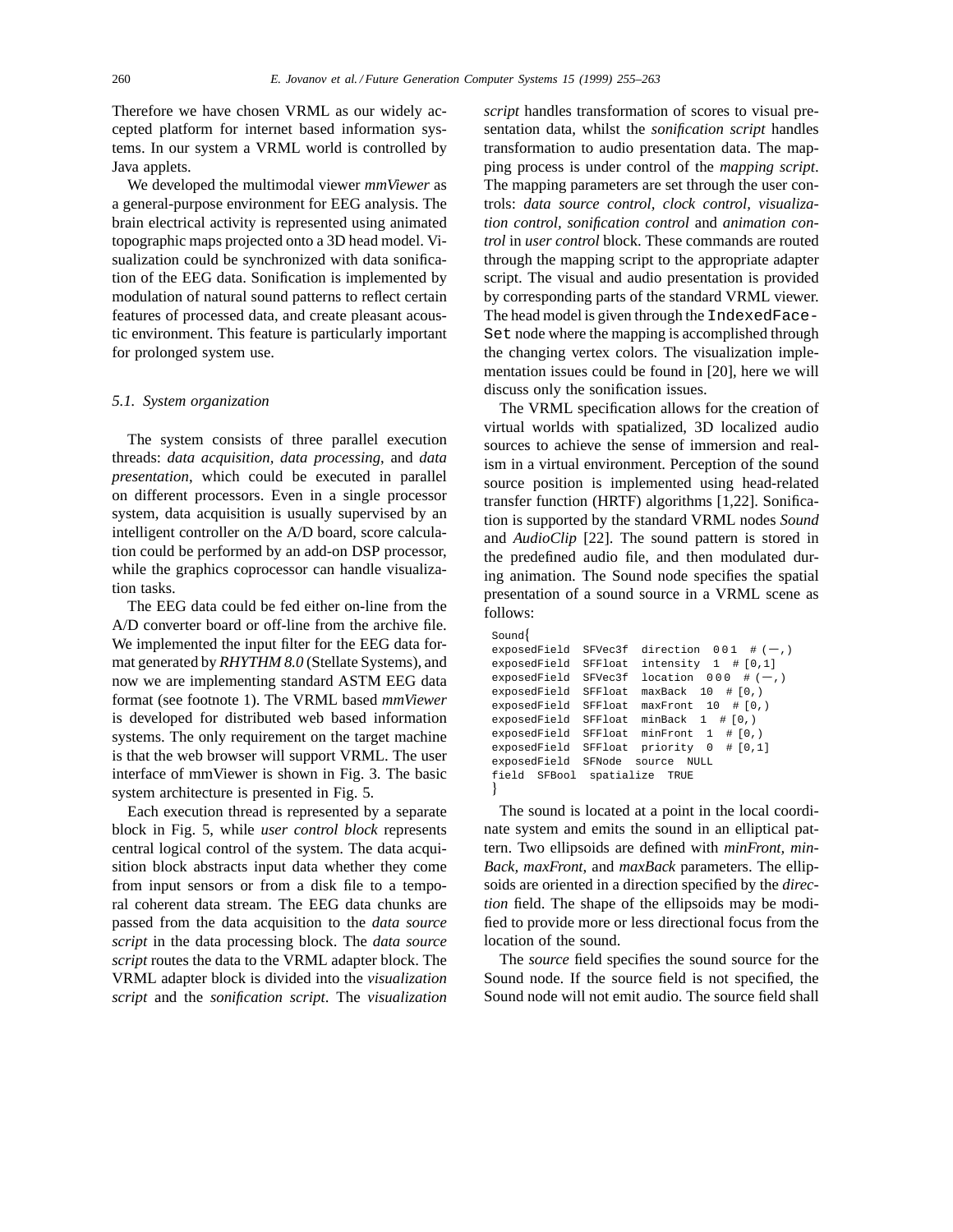

Fig. 5. *mmViewer* application architecture.

specify either an *AudioClip* node or a *MovieTexture* node.

The *intensity* field adjusts the loudness of the sound emitted by the Sound node. The *intensity* field has a value that ranges from 0.0 to 1.0 and specifies a factor, which shall be used to scale the normalized sample data of the sound source during playback. The *priority* field provides a hint for the browser to choose which sounds to play when there are more active Sound nodes than can be played at once due to either limited system resources or system load. The *location* field determines the location of the sound emitter in the local coordinate system.

# **6. Lessons learned**

We were able to perceive that new generation of programming environments significantly reduce implementation efforts, providing support for the most frequently used functions. As an example, there is no need to implement means for viewpoint manipulation, as it is already supported directly by VRML viewer.

Principally, there are two possible ways of using sound in multimodal data presentations. The simplest one is signaling of state transitions or indication of certain states, which is often implemented as sound alarms, even on PC. The second one is acoustic rendering, or presentation of current values in data stream. Additional modes of presentation may be employed either as redundant mode of presentation emphasizing certain data features or to introduce new data channels. Redundant presentation creates artificial synesthetic perception of the observed phenomena [5]. Artificial synesthesia (*syn*=together, and *aisthesis*=perception in Greek) generate sensory joining in which the real information of one sense is accompanied by a perception in another sense. Introducing additional channels one should be careful to avoid information overloading.

Unfortunately, there are no obvious design solutions for multimodal presentations. It is very hard to find the most appropriate paradigm, or sound parameter mapping, for a given application. Therefore it is advisable to evaluate different visualization and sonification methods and find out perceptually most admissible presentation. Moreover, the creation of user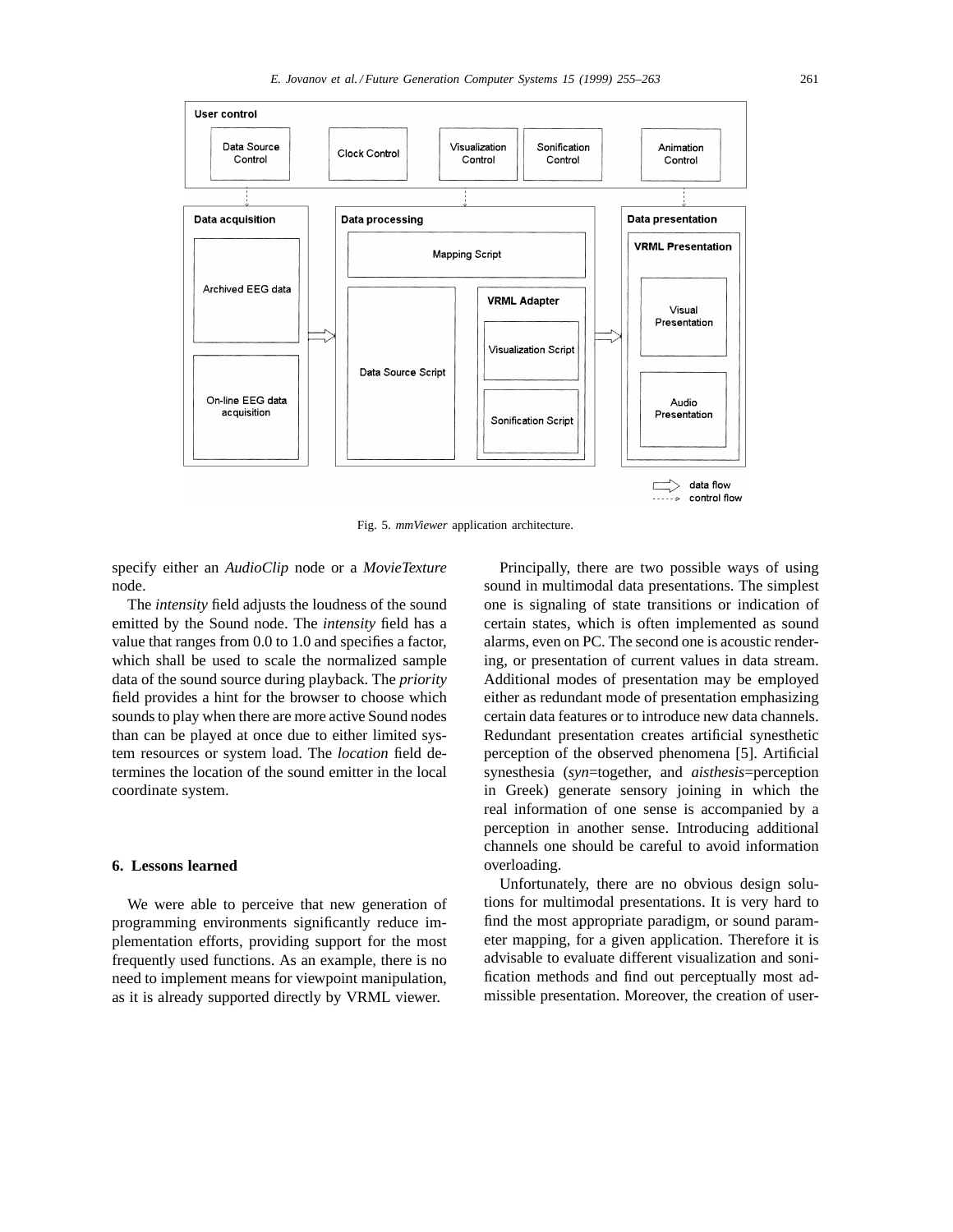specific templates is highly advisable, as perception of audio–visual patterns is personal.

The selection of scores for multimodal presentation is another delicate issue relying on human perception. The score selected for acoustic rendering may be used either as a new information channel (sonification of symmetry in addition to visualization of EEG power [10,11]) or redundant channel of visualized information [9].We believe that multisensory perception could improve insight into complex biomedical phenomena [12].

## **7. Conclusion**

Although standardization is a key issue for wider acceptance of telemedical information systems, experiences have shown that implemented systems often remain proprietary. Developed systems are often expensive, and do not have enough input to allow seamless integration with an existing system. Our proposed VRML based environment requires only a standard web and VRML 2.0 browser, and therefore it is applicable both to stand-alone workstations and distributed telemedical applications. Available VMD tools allow not only flexible views on the same data sets, but a new design approach to medical equipment.

The proposed web based EEG analysis environment is still in its experimental phase, but we have received very good response from the physicians in experimental and clinical settings. Redundant multimodal presentation offers the possibility to choose presentation modality for a given data stream, or to emphasize temporal dimension for a selected stream. In our example, the sonification method proved valuable in the dynamic following of some parameters of brain electrical activity that would be hard to perceive otherwise.

Future development in our system will include real head models derived with MRI recordings. Then we will be able to functionally map brain activity onto anatomic regions.

# **Acknowledgements**

The authors would like to thank Professor Zoran Jovanovic, Branko Marovic, and Nebojsa Djukanovic for their help in the integration of *mmViewer* into

*DIMEDAS* information system. We would like to thank Vlada Radivojevic, M.D., from Institute for Mental Health for medical support and insightful comments during realization of the visualization environment.

#### **References**

- [1] D.R. Begault, 3D Sound for Virtual Reality and Multimedia, Academic Press, Boston, 1994.
- [2] N.O. Bernsen, Foundations of multimodal representations: A taxonomy of representational modalities, Interacting with Computers 6 (1994) 347–371.
- [3] G.C. Burdea, Force and Touch Feedback for Virtual Reality, Wiley, New York, 1996.
- [4] J.E. Cabral, Y. Kim, Multimedia systems for telemedicine and their communication requirements, IEEE Commun. 34 (7) (1996) 22–27.
- [5] R.E. Cytowic, Synesthesia: Phenomenology and neuropsychology A review of current knowledge, Psyche 2 (10) (1995).
- [6] F.H. Duffy (Ed.), Topographic Mapping of Brain Electrical Activity, Butterworths, London, 1986.
- [7] W.J. Greenleaf, Developing the tools for practical VR applications, IEEE EMBS 15 (2) (1996) 23–30.
- [8] M. Haubner, A. Krapichler, A. Losch, K.H. Englmeier, W. van Eimeren, Virtual reality in medicine – Computer graphics and interaction techniques, IEEE Trans. Inform. Technol. Biomedicine 1 (1) (1997) 61–72.
- [9] E. Jovanov, D. Starcevic, V. Radivojevic, A. Samardzic, V. Simeunovic, Toward perceptualization of biomedical data, sonification of brain electrical activity, IEEE Eng. Medicine Biol. Mag. 18(1) (1999) 50–55.
- [10] E. Jovanov, D. Starcevic, D. Karron, K. Wegner, V. Radivojevic, Acoustic rendering as support for sustained attention during biomedical procedures, International Conference on Auditory Display ICAD'98, Glasgow, 1998.
- [11] E. Jovanov, D. Starcevic, A. Marsh, A. Samardzic, Z. Obrenovic, V. Radivojevic, Multi modal viewer for telemedical applications, Proceedings of the 20th Annual International Conference on IEEE Engineering in Medicine and Biology, Hong Kong, 1998.
- [12] E. Jovanov, V. Radivojevic, Software support for monitoring EEG changes in altered states of consciousness, in: D. Rakovic et al. (Eds.), Brain and Consciousness, Workshop on Scientific Bases of Consciousness, ECPD, Belgrade, 1997, 129–141.
- [13] D.G. Kilman, D.W. Forslund, An International Collaboratory Based on Virtual Patient Records, Commun. ACM 40 (8) (1997) 111–117.
- [14] G. Kramer (Ed.), Auditory Display, Sonification, Audification and Auditory Interfaces, Addison-Wesley, Reading, MA, 1994.
- [15] F.H. Lopes da Silva, A critical review of clinical applications of topographic mapping of brain potentials, J. Clin. Neurophysiology 7 (4) (1990) 535–551.
- [16] B. Marovic, Z. Jovanovic, Visualisation of 3D fields and medical data using VRML, J. FGCS 14 (1–2) (1998) 33–49.